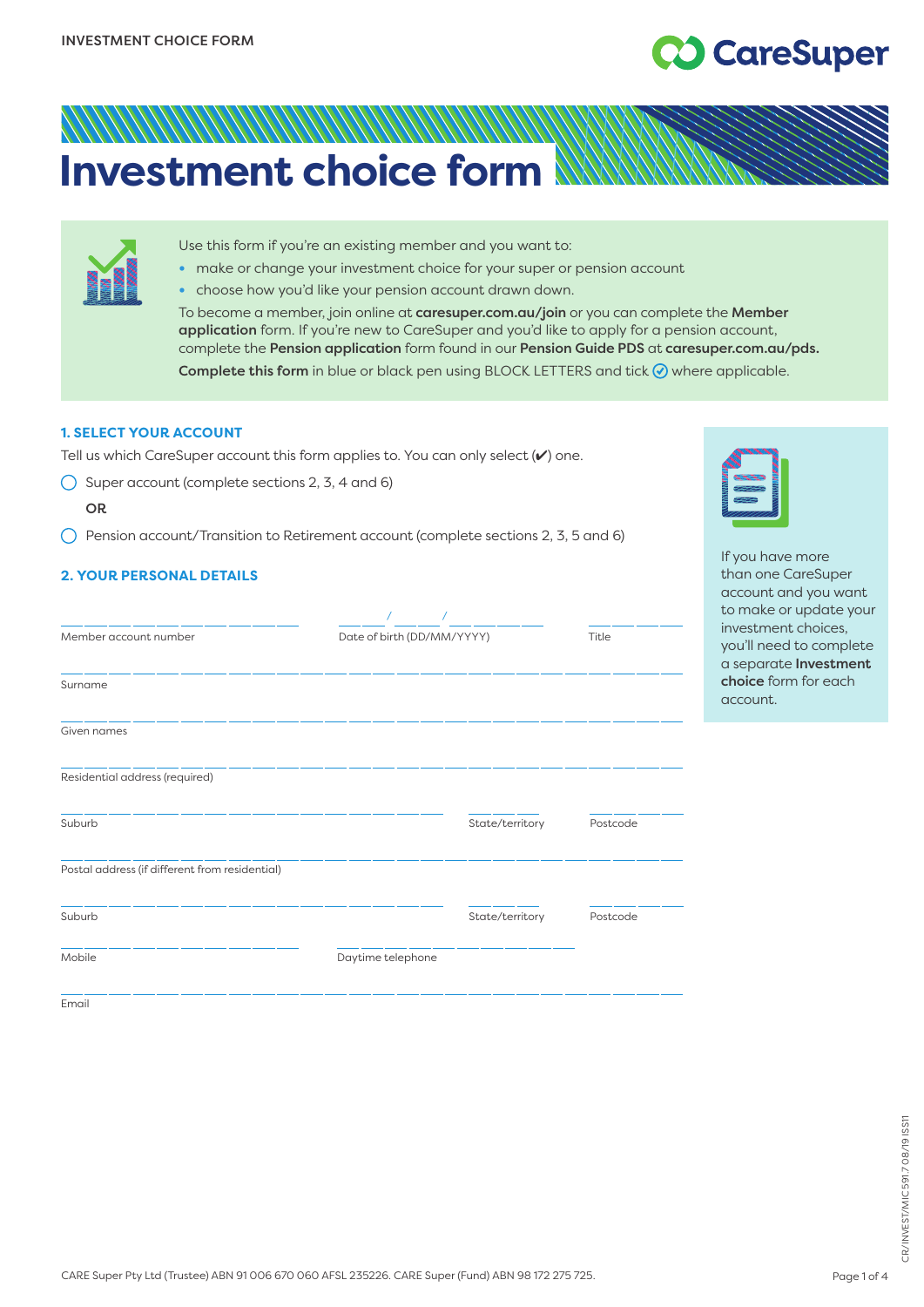#### **3. SUPER AND PENSION MEMBERS — CHOOSE HOW YOUR EXISTING BALANCE IS INVESTED**

If you're an existing super or pension member, complete this section to make an investment choice for your existing balance.

Tell us  $(V)$  if you'd like to keep or update how your existing balance is invested.

- $\bigcap$  Keep I don't want to change the way my existing balance is currently invested. (You don't need to complete the below table, go to section 4.) OR
- $\bigcirc$  Update I'd like my existing balance invested in the way I've specified below.

Instructions: You can invest your existing balance in one or a combination of CareSuper's investment options. You must fill out the percent of your existing balance that you'd like invested in each option using whole numbers. Please note that the investment choice column must total 100%.

| <b>Managed options</b>       | Your investment choice            | <b>Example only</b>  |  |
|------------------------------|-----------------------------------|----------------------|--|
| Capital Guaranteed           | 0<br>$\frac{1}{\sqrt{2}}$         | $\frac{1}{\sqrt{2}}$ |  |
| Capital Stable               | $\pmb{0}$<br>$\%$                 | $\frac{1}{\sqrt{2}}$ |  |
| <b>Conservative Balanced</b> | $\pmb{0}$<br>$\%$                 | 60%                  |  |
| Balanced <sup>#</sup>        | $\mathbf 0$<br>$\%$               | $\%$                 |  |
| Sustainable Balanced         | $\pmb{0}$<br>$\%$                 | $\frac{1}{\sqrt{2}}$ |  |
| <b>Alternative Growth</b>    | $\pmb{0}$<br>$\%$                 | $\%$                 |  |
| Growth                       | $\pmb{0}$<br>$\%$                 | $\%$                 |  |
| <b>Asset Class options</b>   |                                   |                      |  |
| Cash <sup>^</sup>            | $\pmb{0}$<br>$\%$                 | $\%$                 |  |
| <b>Fixed Interest</b>        | $\bf{0}$<br>$\%$                  | 20%                  |  |
| Direct Property              | $\mathbf 0$<br>$\%$               | 20%                  |  |
| <b>Australian Shares</b>     | $\mathbf 0$<br>$\%$               | $\%$                 |  |
| <b>Overseas Shares</b>       | $\pmb{0}$<br>$\frac{1}{\sqrt{2}}$ | $\%$                 |  |
| Total (must equal 100%):     | $\%$                              | 100%                 |  |

Please refer to the Investment Guide or Pension Guide PDS for more information on your investment options.

Take care that your investment choices add up to 100%. Examples illustrate how to complete this section. What you choose is up to you.

# For super members, the Balanced option is our MySuper option.

^ This option was previously known as 'Capital Secure'. Only the name has changed — its objectives and features remain the same.

CareSuper also has a Direct Investment Option, which you can register for through MemberOnline at [caresuper.com.au/login](http://www.caresuper.com.au/login).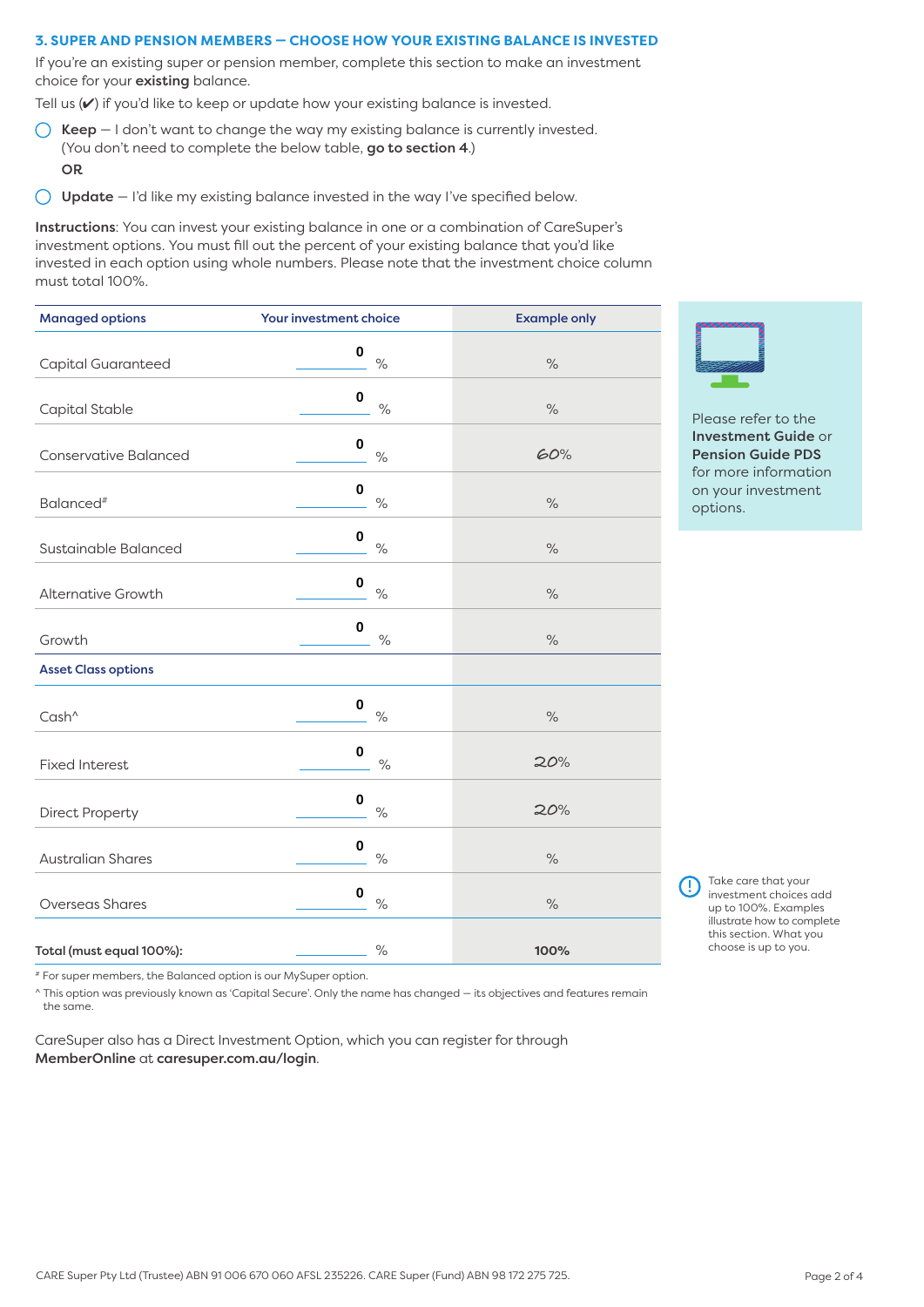#### **4. SUPER MEMBERS — CHOOSE HOW YOUR FUTURE SUPER CONTRIBUTIONS ARE INVESTED**

If you're an existing superannuation member, complete this section to make an investment choice for your **future** super contributions.

Tell us  $(\vee)$  if you'd like to keep or update how your future contributions are invested.

- $\bigcirc$  Keep I don't want to change the way my future contributions are currently invested. (You don't need to complete the below table, go to section 6.) OR
- Update I'd like my future contributions invested in the way I've specified below.  $\left( \right)$

Instructions: You can invest your future contributions in one or a combination of CareSuper's investment options. You must fill out the percent of your existing balance that you'd like invested in each option using whole numbers. Please note that the investment choice column must total 100%.

| <b>Managed options</b>       | Your investment choice | <b>Example only</b> |
|------------------------------|------------------------|---------------------|
| Capital Guaranteed           | 0<br>$\%$              | $\frac{0}{0}$       |
| Capital Stable               | 0<br>$\%$              | $\%$                |
| <b>Conservative Balanced</b> | $\mathbf 0$<br>$\%$    | 60%                 |
| <b>Balanced (MySuper)</b>    | $\bf{0}$<br>$\%$       | $\%$                |
| Sustainable Balanced         | $\bf{0}$<br>$\%$       | $\%$                |
| <b>Alternative Growth</b>    | $\pmb{0}$<br>$\%$      | $\%$                |
| Growth                       | $\bf{0}$<br>$\%$       | $\%$                |
| <b>Asset Class options</b>   |                        |                     |
| Cash <sup>^</sup>            | $\pmb{0}$<br>$\%$      | $\%$                |
| <b>Fixed Interest</b>        | $\bf{0}$<br>$\%$       | 20%                 |
| <b>Direct Property</b>       | $\bf{0}$<br>$\%$       | 20%                 |
| <b>Australian Shares</b>     | $\bf{0}$<br>$\%$       | $\%$                |
| <b>Overseas Shares</b>       | $\bf{0}$<br>$\%$       | $\%$                |
| Total (must equal 100%):     | $\%$                   | 100%                |

Please refer to the Investment Guide or visit [caresuper.com.au/](http://www.caresuper.com.au/investmentoptions) investmentoptions for more information on your investment choices.

 Take care that your investment choices add up to 100%. Examples illustrate how to complete this section. What you choose is up to you.

^ This option was previously known as 'Capital Secure'. Only the name has changed — its objectives and features remain the same.

#### **5. PENSION MEMBERS — CHOOSE HOW YOUR PENSION IS DRAWN DOWN**

If you're an existing Pension or Transition to Retirement (TTR) member, complete this section to indicate how you'd like your income payments drawn from your account. Select (✔) one option.

- I want to draw down my pension payments proportionately across my existing  $\left(\begin{array}{c} \end{array}\right)$ investment options. Your pension payments will be deducted across your investments in the same proportions as your balance. (You don't need to complete the table. Go to section 6.)
- $\bigcirc$  I want to draw down my pension payments sequentially. You'll need to number in order of priority how you want your pension payments deducted from across all your investment options.\* Make sure all investment options you hold are numbered. Complete column A in the table on page 4.
- $\bigcirc$  I want to draw down my pension payments according to the nominated investment choice below. Choose the draw-down percentage of your selected investment options. Complete column B in the table on page 4.

\*Your payments will be drawn down from your investment options in the order you label them i.e. Option 1 until depleted, then option 2 until depleted and so on.